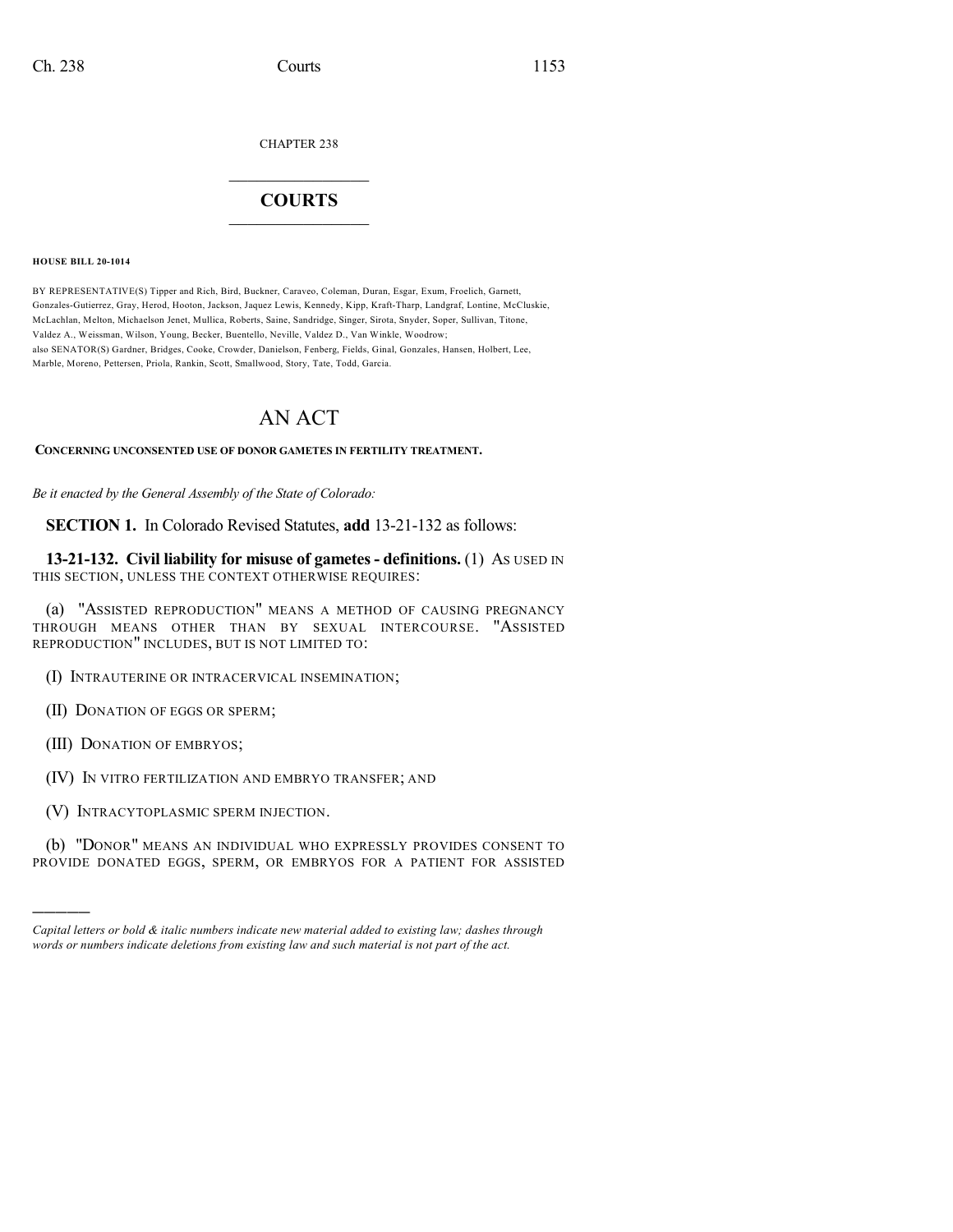REPRODUCTION.

(c) "GAMETES" MEANS ONE OR MORE CELLS CONTAINING A HAPLOID COMPLEMENT OF DNA THAT HAS THE POTENTIAL TO FORM AN EMBRYO WHEN COMBINED WITH ANOTHER GAMETE. SPERM AND EGGS ARE GAMETES. A GAMETE MAY CONSIST OF NUCLEAR DNA FROM ONE HUMAN BEING COMBINED WITH THE CYTOPLASM, INCLUDING CYTOPLASMIC DNA, OF ANOTHER HUMAN BEING.

(d) "HEALTH CARE PROVIDER" MEANS ANY INDIVIDUAL WHO IS AUTHORIZED TO PRACTICE SOME COMPONENT OF THE HEALING ARTS BY LICENSE, CERTIFICATE, OR REGISTRATION PURSUANT TO TITLE 12.

(2) ANY OF THE FOLLOWING MAY BRING AN ACTION AGAINST A HEALTH CARE PROVIDER WHO, IN THE COURSE OF PERFORMING OR ASSISTING AN ASSISTED REPRODUCTION PROCEDURE ON A PATIENT, KNOWINGLY USES GAMETES FROM A DONOR THAT THE PATIENT DID NOT EXPRESSLY CONSENT TO THE USE OF THAT DONOR'S GAMETES:

(a) A PATIENT WHO GIVES BIRTH TO A CHILD AFTER BEING TREATED THROUGH ASSISTED REPRODUCTION BY THE HEALTH CARE PROVIDER;

(b) ASPOUSE OR PARTNER OF A PATIENT DESCRIBED IN SUBSECTION (2)(a) OF THIS SECTION;

(c) A SURVIVING SPOUSE OR PARTNER OF A PATIENT DESCRIBED IN SUBSECTION (2)(a) OF THIS SECTION; OR

(d) ACHILD BORN AS A RESULT OF THE ACTIONS OF THE HEALTH CARE PROVIDER.

(3) A PLAINTIFF WHO PREVAILS IN AN ACTION PURSUANT TO THIS SECTION IS ENTITLED TO REASONABLE ATTORNEY FEES AND EITHER:

(a) ALL DAMAGES REASONABLY NECESSARY TO COMPENSATE THE PLAINTIFF FOR ANY INJURIES SUFFERED AS A RESULT OF THE HEALTH CARE PROVIDER'S ACTIONS, INCLUDING BUT NOT LIMITED TO EMOTIONAL OR MENTAL DISTRESS; OR

(b) LIQUIDATED DAMAGES OF FIFTY THOUSAND DOLLARS.

(4) A PERSON WHO BRINGS AN ACTION PURSUANT TO SUBSECTION (2) OF THIS SECTION HAS A SEPARATE CAUSE OF ACTION FOR EACH CHILD BORN AS THE RESULT OF THE ASSISTED REPRODUCTION PROCEDURE.

(5) NOTHING IN THIS SECTION PROHIBITS A PERSON FROM PURSUING ANY OTHER REMEDY PROVIDED BY LAW.

**SECTION 2.** In Colorado Revised Statutes, 13-80-102.5, **amend** (3) introductory portion; and **add** (3)(e) as follows:

**13-80-102.5. Limitation of actions- medical or health care.**(3) The limitation of actions provided in subsection  $(1)$  of this section shall DOES not apply under the following circumstances: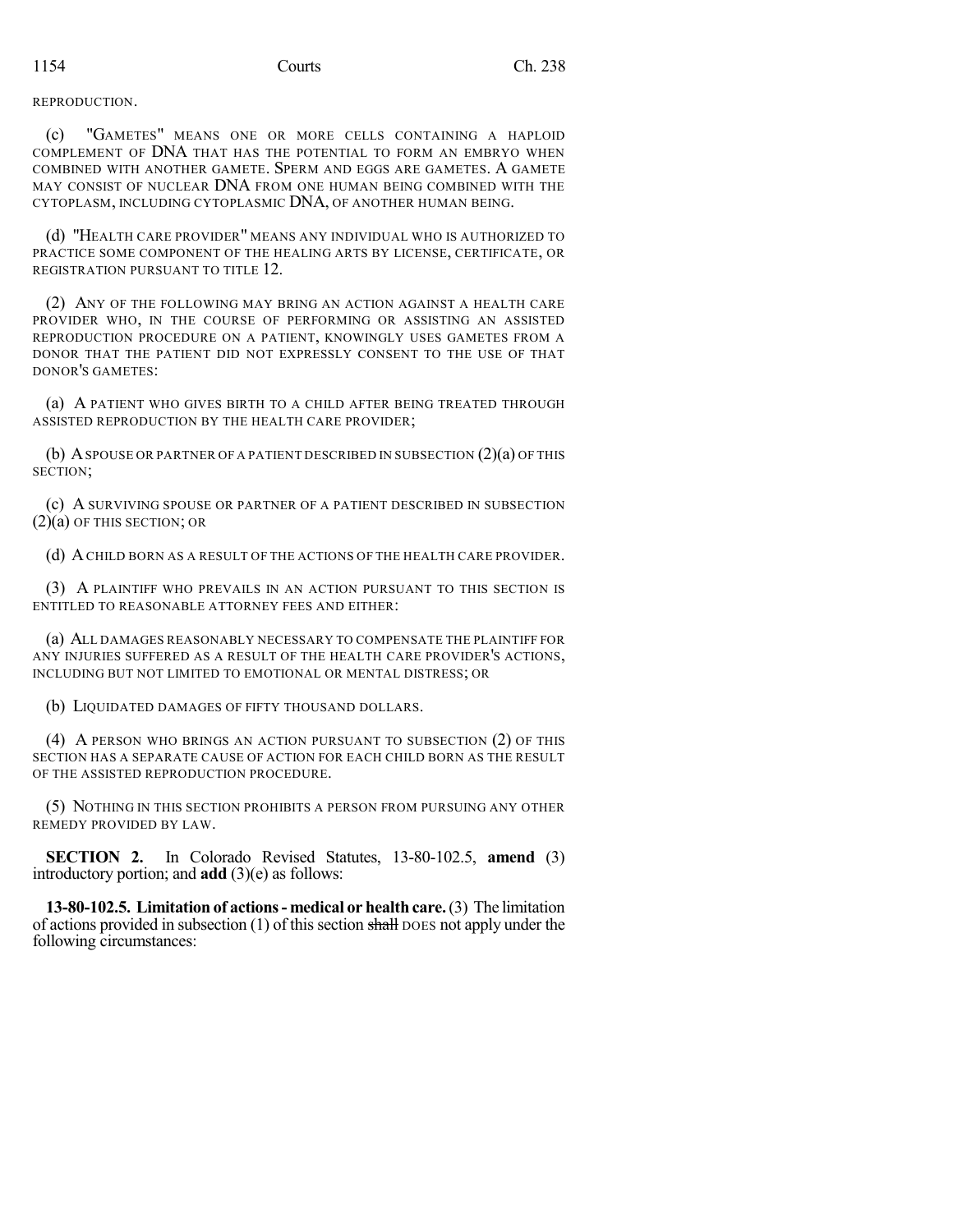(e) IF THE CLAIM ARISES AGAINST A HEALTH CARE PROVIDER PURSUANT TO SECTION 13-21-132.

**SECTION 3.** In Colorado Revised Statutes, **add** 18-13-131 as follows:

**18-13-131. Misuse of gametes - definitions.** (1) A HEALTH CARE PROVIDER COMMITS MISUSE OF GAMETES IF THE HEALTH CARE PROVIDER KNOWINGLY TREATS OR ASSISTS IN THE TREATMENT OF A PATIENT THROUGH ASSISTED REPRODUCTION BY USING GAMETES FROM A DONOR THAT THE PATIENT DID NOT EXPRESSLY CONSENT TO THE USE OF THAT DONOR'S GAMETES.

(2) MISUSE OF GAMETES IS A CLASS 6 FELONY.

(3) AS USED IN THIS SECTION, UNLESS THE CONTEXT OTHERWISE REQUIRES:

(a) "ASSISTED REPRODUCTION" MEANS A METHOD OF CAUSING PREGNANCY THROUGH MEANS OTHER THAN BY SEXUAL INTERCOURSE. "ASSISTED REPRODUCTION" INCLUDES, BUT IS NOT LIMITED TO:

(I) INTRAUTERINE OR INTRACERVICAL INSEMINATION;

(II) DONATION OF EGGS OR SPERM;

(III) DONATION OF EMBRYOS;

(IV) IN VITRO FERTILIZATION AND EMBRYO TRANSFER; AND

(V) INTRACYTOPLASMIC SPERM INJECTION.

(b) "DONOR" MEANS AN INDIVIDUAL WHO EXPRESSLY PROVIDES CONSENT TO PROVIDE DONATED EGGS, SPERM, OR EMBRYOS FOR A PATIENT FOR ASSISTED REPRODUCTION.

(c) "GAMETES" MEANS ONE OR MORE CELLS CONTAINING A HAPLOID COMPLEMENT OF DNA THAT HAS THE POTENTIAL TO FORM AN EMBRYO WHEN COMBINED WITH ANOTHER GAMETE. SPERM AND EGGS ARE GAMETES. A GAMETE MAY CONSIST OF NUCLEAR DNA FROM ONE HUMAN BEING COMBINED WITH THE CYTOPLASM, INCLUDING CYTOPLASMIC DNA, OF ANOTHER HUMAN BEING.

(d) "HEALTH CARE PROVIDER" MEANS ANY INDIVIDUAL WHO IS AUTHORIZED TO PRACTICE SOME COMPONENT OF THE HEALING ARTS BY LICENSE, CERTIFICATE, OR REGISTRATION PURSUANT TO TITLE 12.

**SECTION 4.** In Colorado Revised Statutes, 12-240-121, **add** (1)(gg) as follows:

**12-240-121. Unprofessional conduct - definitions.** (1) "Unprofessional conduct" as used in this article 240 means:

(gg) ANY CONVICTION OF AN OFFENSE UNDER SECTION 18-13-131.FOR PURPOSES OF THIS SUBSECTION (1)(gg), "CONVICTION" INCLUDES THE ENTRY OF A PLEA OF GUILTY OR NOLO CONTENDERE OR THE IMPOSITION OF A DEFERRED SENTENCE.